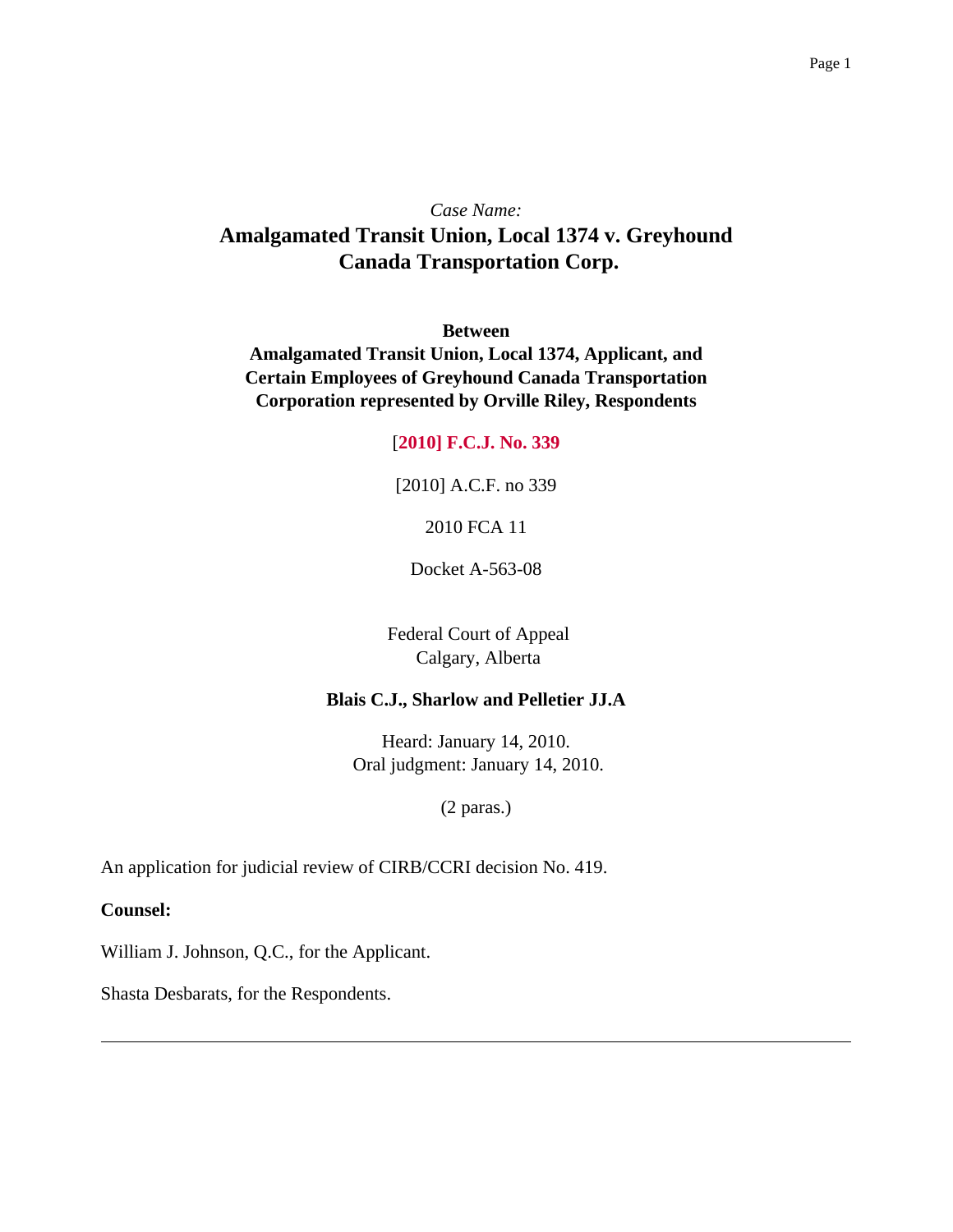The judgment of the Court was delivered by

**1 PELLETIER J.A.** (orally):-- Despite Mr. Johnson's able argument we are not persuaded that the Canada Industrial Relations Board (the "Board") erred in coming to the decision it did. While Mr. Johnson is correct to say that none of the factors mentioned by the Board could necessarily justify a conclusion that the union had breached its duty of fair representation, it does not follow that the combination of those factors on the facts of this case does not provide a reasonable basis for the Board's decision.

**2** In the result, the application for judicial review will be dismissed with costs.

PELLETIER J.A.

cp/e/qlecl/qlpxm